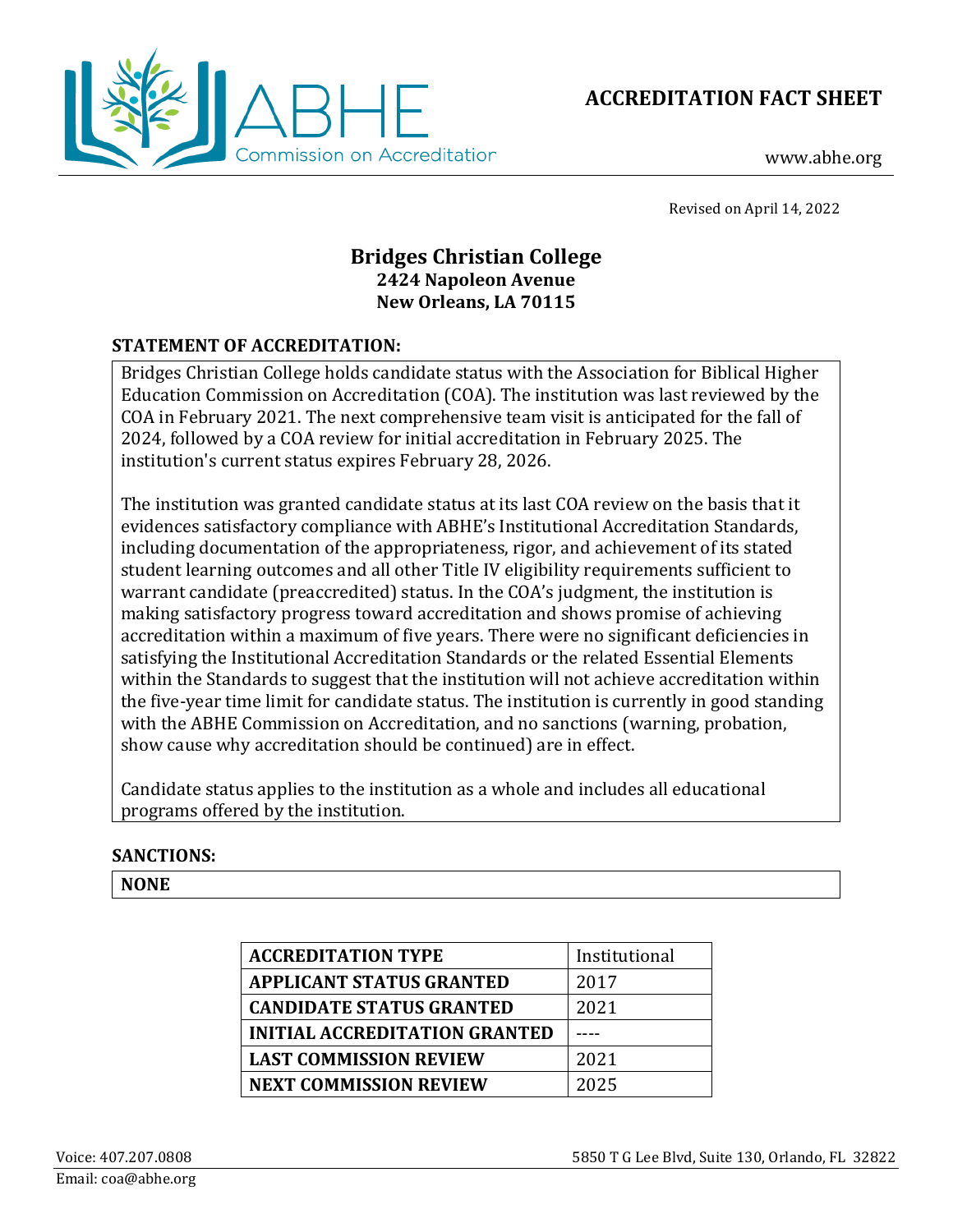*The Association for Biblical Higher Education Commission on Accreditation is a national faith-related accrediting organization and is recognized by the United States Department of Education (USDE) and the Council for Higher Education Accreditation (CHEA). The ABHE Commission on Accreditation is an institutional and programmatic accreditor. Institutions that are institutionally accredited have been examined as a whole. Institutions that are programmatically accredited have specific programs that have been reviewed in light of ABHE standards. This statement of accreditation information is the Commission's official statement of an institution's accredited status.*

#### **ACCREDITATION DECISIONS:**

| DATE          | <b>ACTION</b>            |
|---------------|--------------------------|
| February 2021 | Granted candidate status |
| December 2017 | Granted applicant status |

*Includes the following: applicant status, candidate status, initial accreditation, reaffirmation of accreditation, sanction, substantive change approval - last 5 years. Please see the "Policy on Communication of Accreditation Decisions" in the COA Manual.*

#### **APPROVED DELIVERY METHODS:**

| TYPE:                             | <b>APPROVAL:</b>                                        |
|-----------------------------------|---------------------------------------------------------|
| Distance Education (online)       | The institution is authorized to offer up to 100% of an |
|                                   | academic program via distance education (online).       |
| <b>Correspondence Education</b>   | The institution is authorized to offer up to 49% of an  |
|                                   | academic program via correspondence education.          |
| <b>Competency-Based Education</b> | The institution is authorized to offer up to 49% of an  |
|                                   | academic program via competency-based education by      |
|                                   | the course/credit approach or direct assessment.        |

*Please see the "Policy on Alternative Academic Patterns" in the COA Manual.*

#### **APPROVED OFF-CAMPUS LOCATIONS:**

| T <sub>1</sub><br>YFE<br>. .<br>---- | <b>DRRFCC</b><br>ADDREJJ |
|--------------------------------------|--------------------------|
| None<br>______                       |                          |

*A branch campus is an additional location of an institution that is geographically apart and independent of the main campus of the institution and (1) is permanent in nature;(2) offers courses in educational programs leading to a degree, certificate, or other recognized educational credential;(3) has its own faculty and administrative or supervisory organization; and (4) has its own budgetary and hiring authority. An additional location is a facility that is geographically apart from the main campus of the institution and at which the institution offers at least 50% of a program through classroom courses, hybrid courses, or a combination of both. An additional location may qualify as a branch campus and be subject to requirements pertaining to branch campuses. An extension site is an off-campus location where less than 50% of a degree program may be earned by classroom courses, hybrid courses, or a combination of both.*

## **DEGREE/DIPLOMA/CERTIFICATE PROGRAM (MAJOR/CONCENTRATION)** Certificate of Ministry Associate of Arts<br>
Biblical Studies<br>
Bachelor of Arts<br>
Biblical Studies Biblical Studies and Practical Ministry

#### **APPROVED EDUCATIONAL PROGRAMS:**